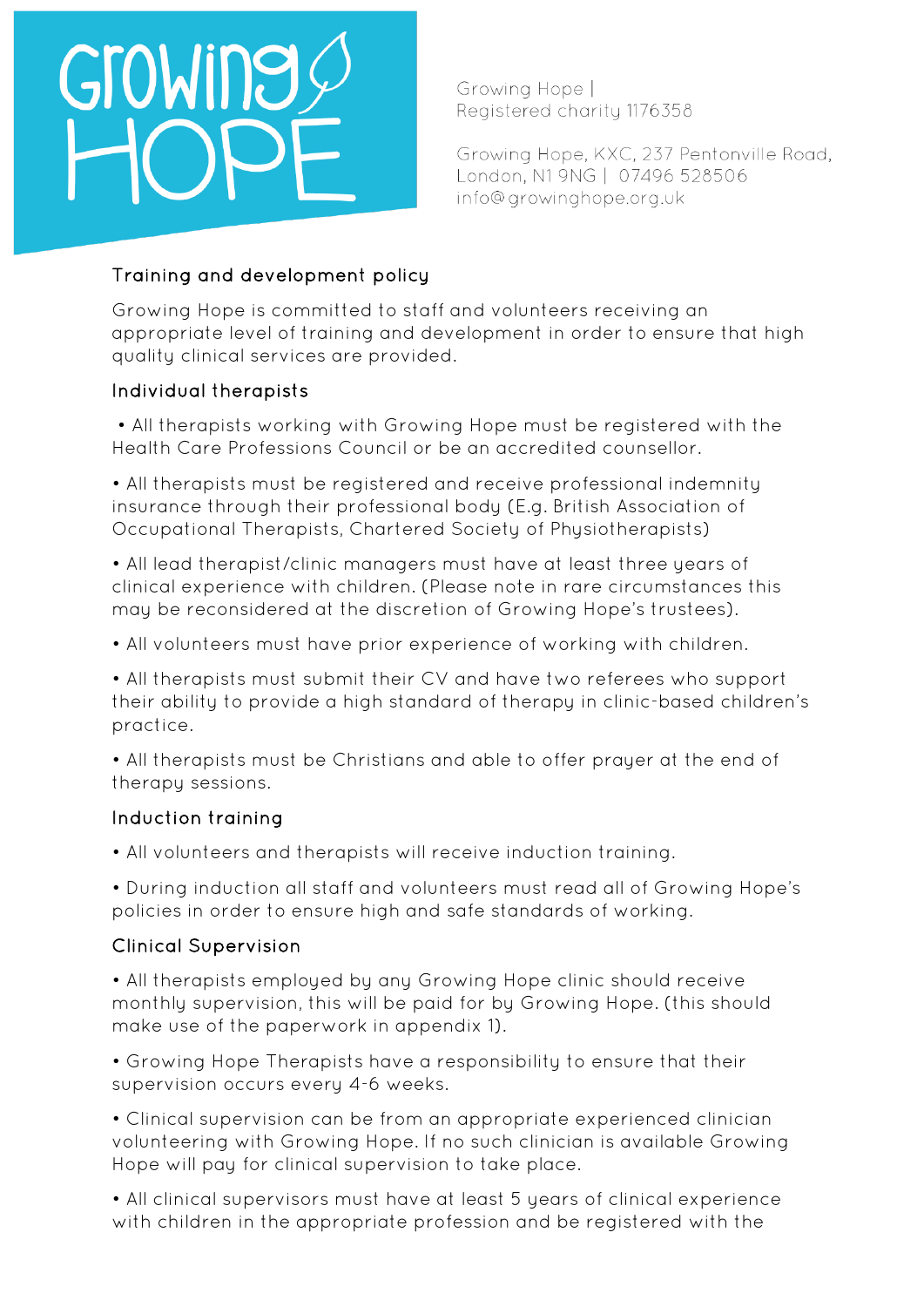Growing Hope | Registered charity 1176358

Growing Hope, KXC, 237 Pentonville Road, London, N1 9NG | 07496 528506 info@growinghope.org.uk

relevant professional body. All supervisors must provide a CV, two references and partake in an interview- these details will stored by Growing Hope (umbrella) charity.

• Volunteers and Freelancers are expected to keep their own CPD up to date and to ensure that they have regular clinical supervision.

• Growing Hope believes that progress and development is a dynamic and ongoing process, it is therefore expected that any staff member or volunteer will have regular contact with the Lead Therapist/Clinic Manager and supervisor in order that this is an ongoing process.

• It is the responsibility of clinical staff and volunteers to seek help and support if they are unsure or feel they require further training in their role.

## Progress review and pay increases

• Any staff member working with Growing Hope must complete an annual progress review where they review their progress from the previous year and set targets for the year ahead with their clinic supervisor. This annual review should take place at 12 month intervals from the start of their employment.

• The completed paperwork (appendix 2) should also be discussed and signed off by the pastoral supervisor (either someone from the church staff team of the Lead Therapist and Clinic Manager in the case of Growing Hope clinics where there is more than one clinician employed).

• The completed review will be stored formally on the staff members record and will make a recommendation as to whether the employee has met the required standards and targets for the year (as seen in appendix 3 and the Growing Hope payscale, pay and leave policy).

• If the targets and requirements of the employees role have been met they will be awarded with an incremental increase to their salary. Following the receipt of the review paperwork the trustee board can sign off a pay increase<sup>[1](#page-1-0)</sup> (as seen in appendix 4 and detailed in the Growing Hope payscale, pay and leave policy). This increase should be reflected in the employees pay the month following the annual review.

• All volunteers are requested to sign a Volunteer Agreement (appendix 5) with the Lead Therapist and Clinic Manager or senior manager. This

<span id="page-1-0"></span><sup>&</sup>lt;sup>1</sup> In the unusual circumstance that the board feels there is not enough funding for the pay increase to be effective immediately, this should be reviewed at the next trustee meeting, with the intention that the increase would start in the following quarter. Please note any pay increase will be subject to the upper limit of the banding of the designated role.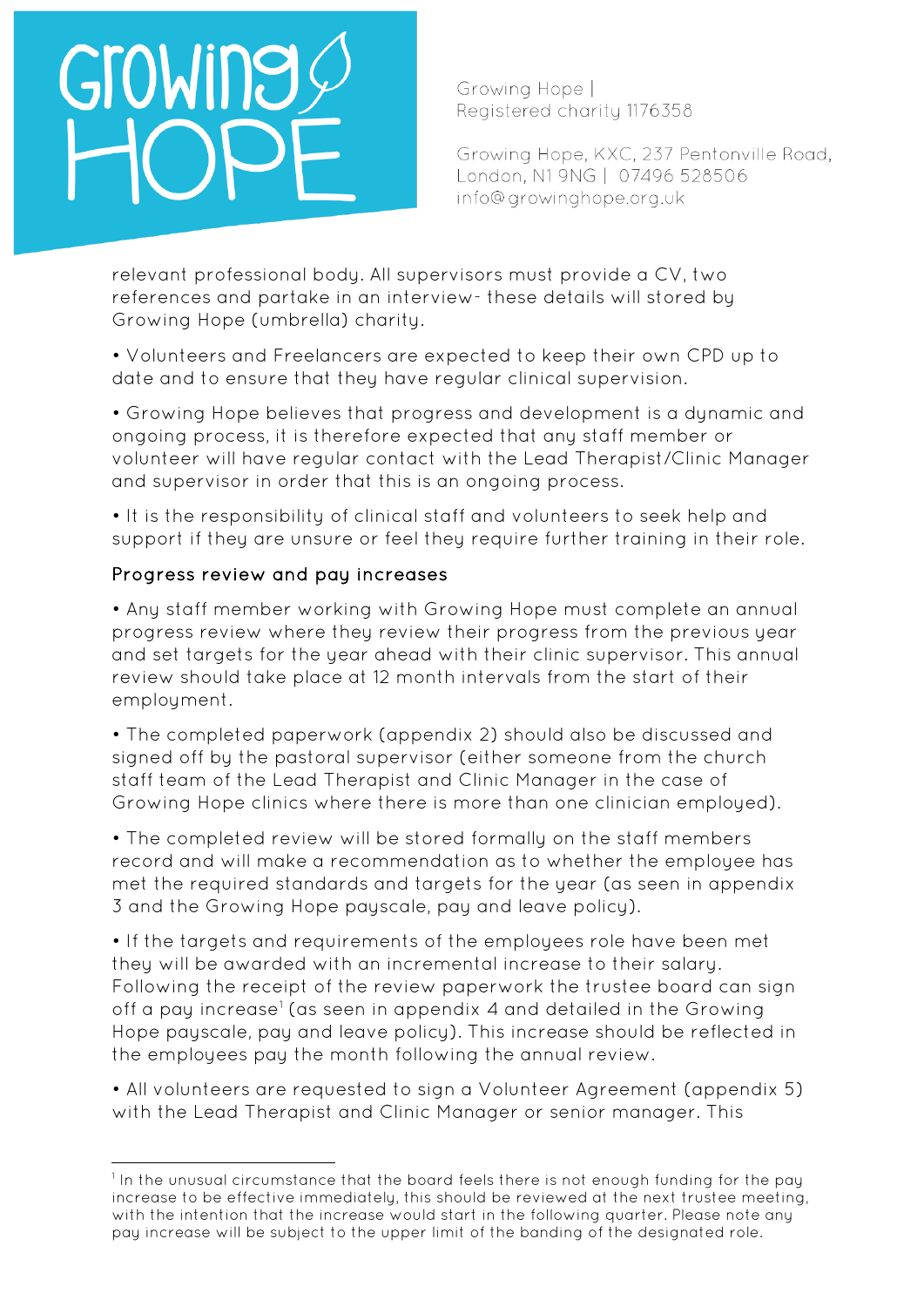

Growing Hope, KXC, 237 Pentonville Road, London, N1 9NG | 07496 528506 info@growinghope.org.uk

agreement should be reviewed at the end of each volunteer term to make sure both sides wish to continue with the agreement.

## Clinical training and courses

• Training under £500 can be signed off directly by the Growing Hope senior leadership team. Training over £500 should be presented to the trustees in a table with three potential training courses, the associated costs, and justification for the staff members preferred option. The trustees will then make a decision at their next trustee meeting (which occurs quarterly).

• The course must further the quality and standard of clinical service provided by the clinic.

• If funding is granted the therapist will be expected to provide in house training to any other staff to share what has been learnt from the course.

Date Adopted: 15th November 2017

Date Amended: April 2021

Version: 3

This policy should be considered in line with other Growing Hope policies (e.g. safeguarding, faith policy, employment policy).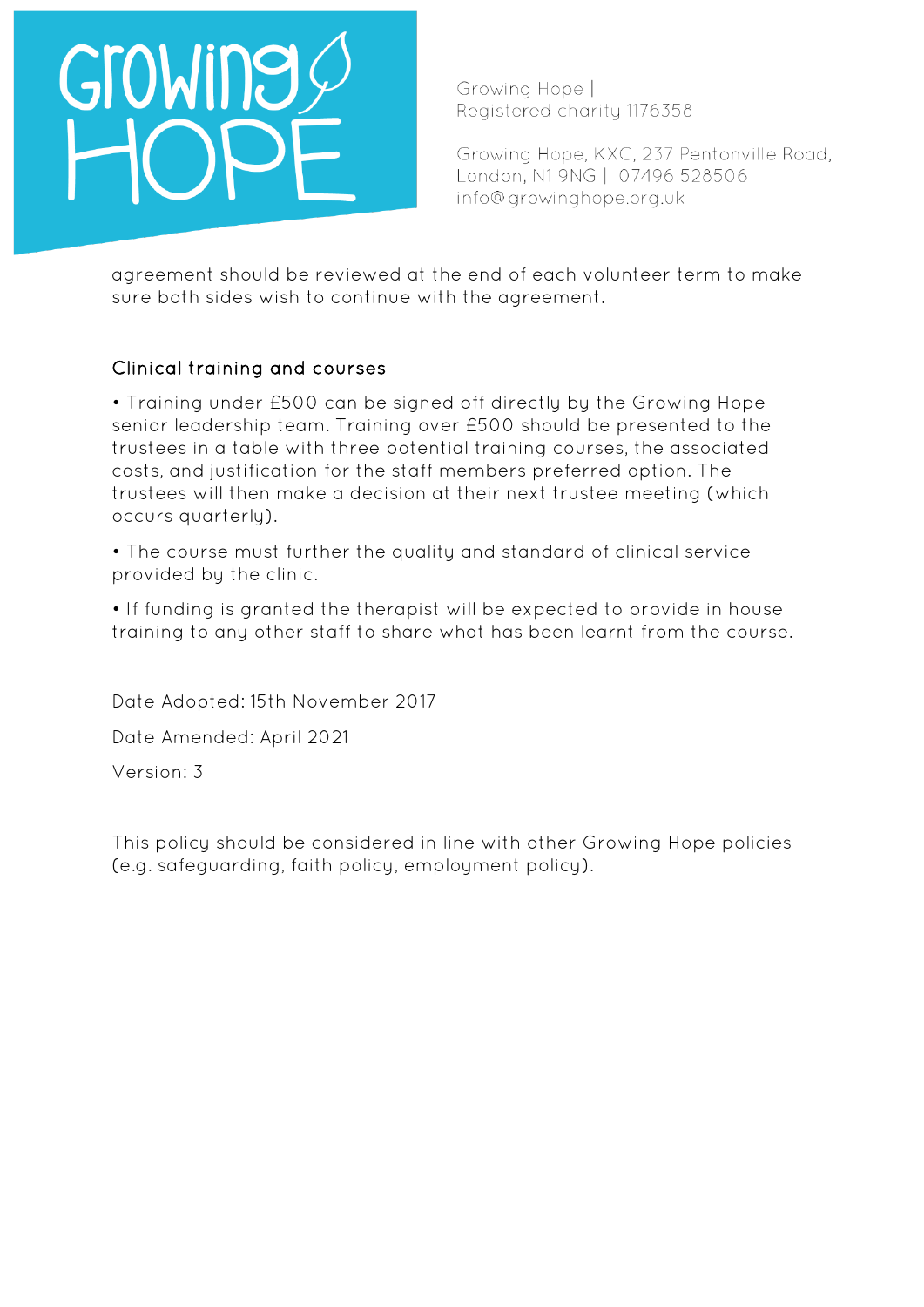

Growing Hope, KXC, 237 Pentonville Road, London, N1 9NG | 07496 528506 info@growinghope.org.uk

## Appendix 1 – Clinical Supervision paperwork

| Supervisor name                  | Todays date            |  |
|----------------------------------|------------------------|--|
| Clinician name                   | Next supervision       |  |
|                                  | date & time            |  |
|                                  |                        |  |
| Item                             | Discussion and actions |  |
| Caseload management              |                        |  |
|                                  |                        |  |
|                                  |                        |  |
|                                  |                        |  |
|                                  |                        |  |
| Safeguarding                     |                        |  |
|                                  |                        |  |
|                                  |                        |  |
|                                  |                        |  |
| Training and Development         |                        |  |
|                                  |                        |  |
|                                  |                        |  |
|                                  |                        |  |
|                                  |                        |  |
| Time management                  |                        |  |
|                                  |                        |  |
|                                  |                        |  |
|                                  |                        |  |
|                                  |                        |  |
| Annual review goals and progress |                        |  |
|                                  |                        |  |
|                                  |                        |  |
|                                  |                        |  |
|                                  |                        |  |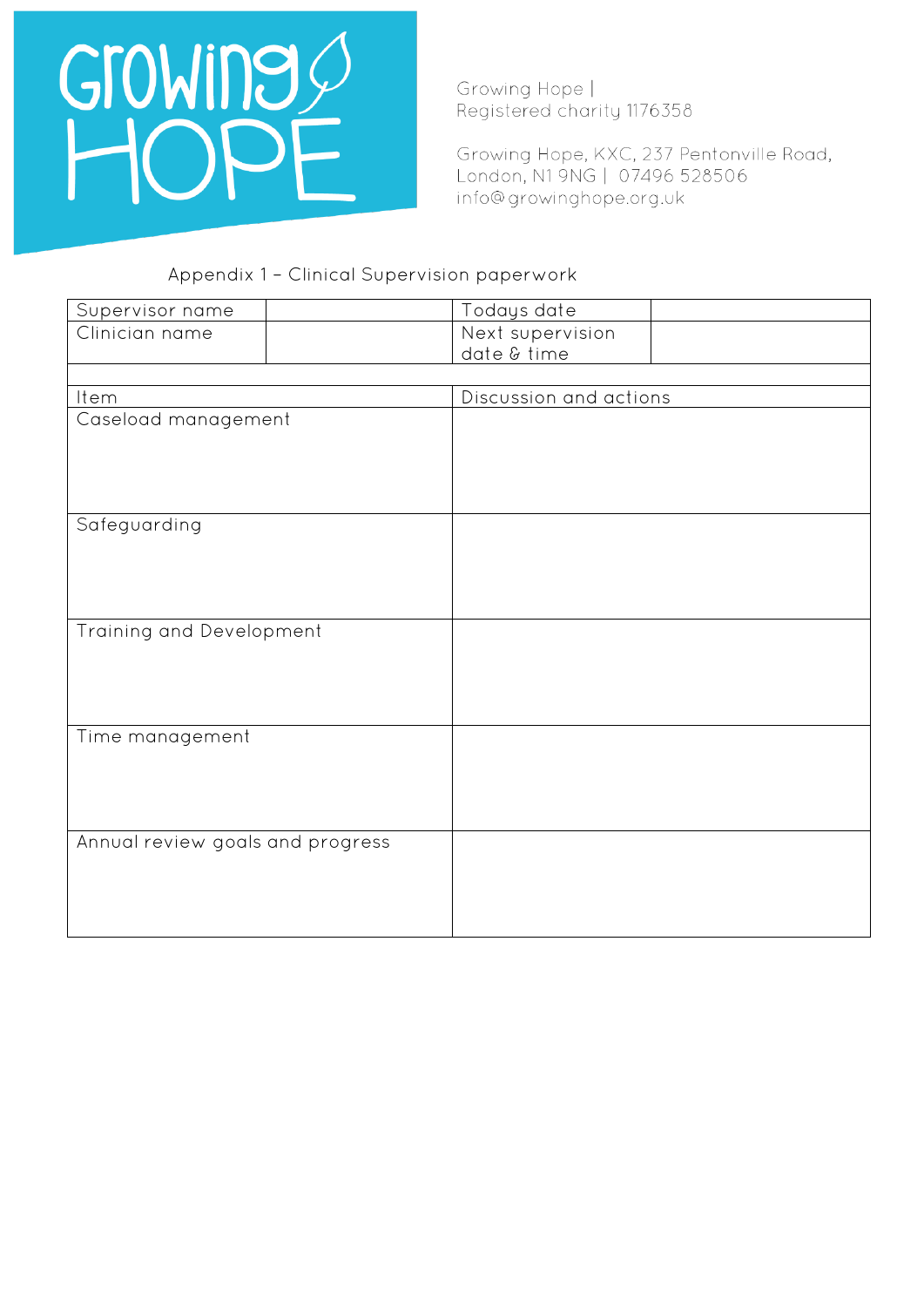

Growing Hope, KXC, 237 Pentonville Road, London, N1 9NG | 07496 528506 info@growinghope.org.uk

## Appendix 2 – Growing Hope Progress review paperwork

| Clinician name                                                                                     | Todays date                                                                                                                                                     |  |
|----------------------------------------------------------------------------------------------------|-----------------------------------------------------------------------------------------------------------------------------------------------------------------|--|
| Clinical supervisor                                                                                | Pastoral line                                                                                                                                                   |  |
| name                                                                                               | manager name                                                                                                                                                    |  |
|                                                                                                    |                                                                                                                                                                 |  |
| Summary of year from Clinical<br>Supervisor (name three positives and<br>two constructive points)  | Summary of year from Pastoral line<br>manager (name three positives and two<br>constructive points)                                                             |  |
| Last year's goals:<br>1.<br>$rac{2}{3}$ .                                                          | Describe how these goals have been met:                                                                                                                         |  |
| Review of clinical standards for role<br>(discuss and comment on the<br>following)                 | Communication and relationship<br>skills<br>Knowledge, training and experience<br>Planning and Organisational skills<br>Responsibility areas<br>Physical skills |  |
| Three goals for the year ahead (must<br>be Smart, Measurable, Achievable,<br>Realistic and Timely) | 1)                                                                                                                                                              |  |
|                                                                                                    | 2)                                                                                                                                                              |  |
|                                                                                                    | 3)                                                                                                                                                              |  |
| Please sign, print name and date                                                                   |                                                                                                                                                                 |  |
| Signed Employee                                                                                    |                                                                                                                                                                 |  |
|                                                                                                    |                                                                                                                                                                 |  |

Signed Clinical Supervisor

Signed Pastoral Line Manager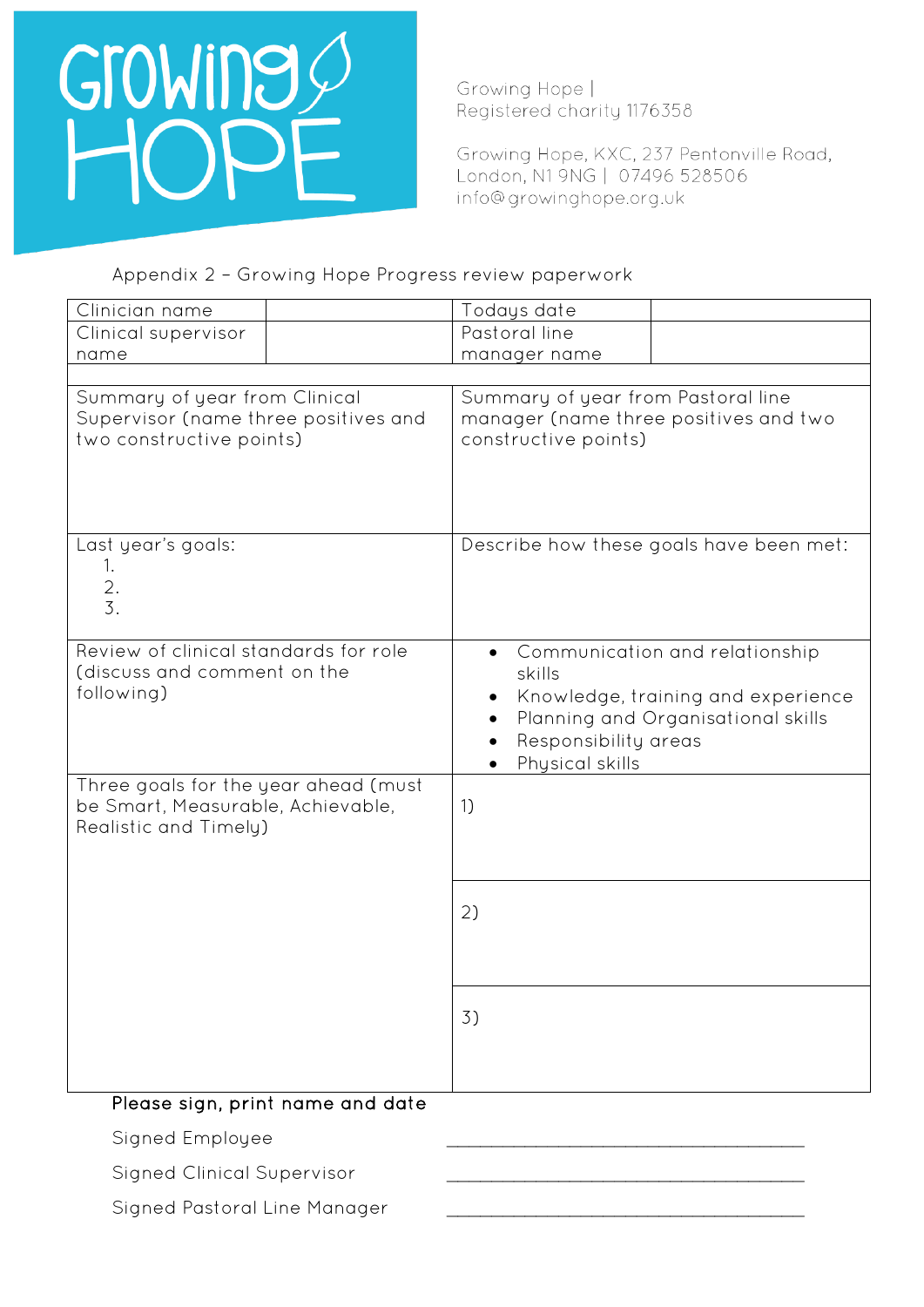

Growing Hope, KXC, 237 Pentonville Road, London, N1 9NG | 07496 528506 info@growinghope.org.uk

Appendix 3 – Growing Hope role descriptions

| Work area                     | Admin Support/<br>Support role                                                                                                                                                                                                                                                                                                                                                                                                                                                                                                                                                          | Junior therapist/<br>Junior role                                                                                                                                                                                                                                                                                                                                                                                                                                                                                                                                   | Senior therapist/<br>Senior role                                                                                                                                                                                                                                                                                                                                                                                                                                                                    | Lead therapist and<br>clinic manager/<br>Management role                                                                                                                                                                                                                                                                                                                                                                                                                                                                                                   |
|-------------------------------|-----------------------------------------------------------------------------------------------------------------------------------------------------------------------------------------------------------------------------------------------------------------------------------------------------------------------------------------------------------------------------------------------------------------------------------------------------------------------------------------------------------------------------------------------------------------------------------------|--------------------------------------------------------------------------------------------------------------------------------------------------------------------------------------------------------------------------------------------------------------------------------------------------------------------------------------------------------------------------------------------------------------------------------------------------------------------------------------------------------------------------------------------------------------------|-----------------------------------------------------------------------------------------------------------------------------------------------------------------------------------------------------------------------------------------------------------------------------------------------------------------------------------------------------------------------------------------------------------------------------------------------------------------------------------------------------|------------------------------------------------------------------------------------------------------------------------------------------------------------------------------------------------------------------------------------------------------------------------------------------------------------------------------------------------------------------------------------------------------------------------------------------------------------------------------------------------------------------------------------------------------------|
| and<br>relationship<br>skills | Communication Responsible for day<br>to day enquiries<br>that come via<br>phone, email or<br>written<br>communications.<br>Ability to respond<br>sensitively and<br>confidentially with<br>requests where<br>appropriate.<br>Good<br>communication<br>skills with a range<br>of individuals.<br>Judgements<br>involving facts or<br>situations, some of<br>which require<br>analysis.<br>Providing and<br>receiving routine<br>information orally,<br>in writing or<br>electronically to<br>inform work<br>colleagues,<br>patients, clients,<br>carers, the public<br>or other external | Responsible for day<br>to day enquiries<br>that come via<br>phone, email or<br>written<br>communications<br>and appropriate<br>responses with a<br>range of<br>individuals.<br>Judgements<br>involving a range of sensitive or<br>facts or situations,<br>which require<br>analysis or<br>comparison of a<br>range of options.<br>Providing and<br>receiving routine<br>information which<br>requires tact or<br>persuasive skills or<br>where there are<br>barriers to<br>understanding or<br>providing and<br>receiving complex<br>and sensitive<br>information. | Judgements<br>involving complex<br>facts or situations,<br>which require the<br>analysis,<br>interpretation and<br>comparison of a<br>range of options.<br>Providing and<br>receiving complex,<br>contentious<br>information, where<br>persuasive,<br>motivational.<br>negotiating,<br>training, empathic<br>or re-assurance<br>skills are required.<br>This may be<br>because agreement highest level of<br>or cooperation is<br>required or<br>because there are<br>barriers to<br>understanding. | Judgements<br>involving highly<br>complex facts or<br>situations, which<br>require the<br>analysis,<br>interpretation and<br>comparison of a<br>range of options.<br>Providing and<br>receiving highly<br>complex, highly<br>sensitive or highly<br>contentious<br>information where<br>there are<br>significant barriers<br>to acceptance<br>which need to be<br>overcome using the<br>interpersonal and<br>communication<br>skills, such as would<br>be required when<br>communicating in a<br>hostile, antagonistic<br>or highly emotive<br>atmosphere. |
|                               | contacts.                                                                                                                                                                                                                                                                                                                                                                                                                                                                                                                                                                               |                                                                                                                                                                                                                                                                                                                                                                                                                                                                                                                                                                    |                                                                                                                                                                                                                                                                                                                                                                                                                                                                                                     |                                                                                                                                                                                                                                                                                                                                                                                                                                                                                                                                                            |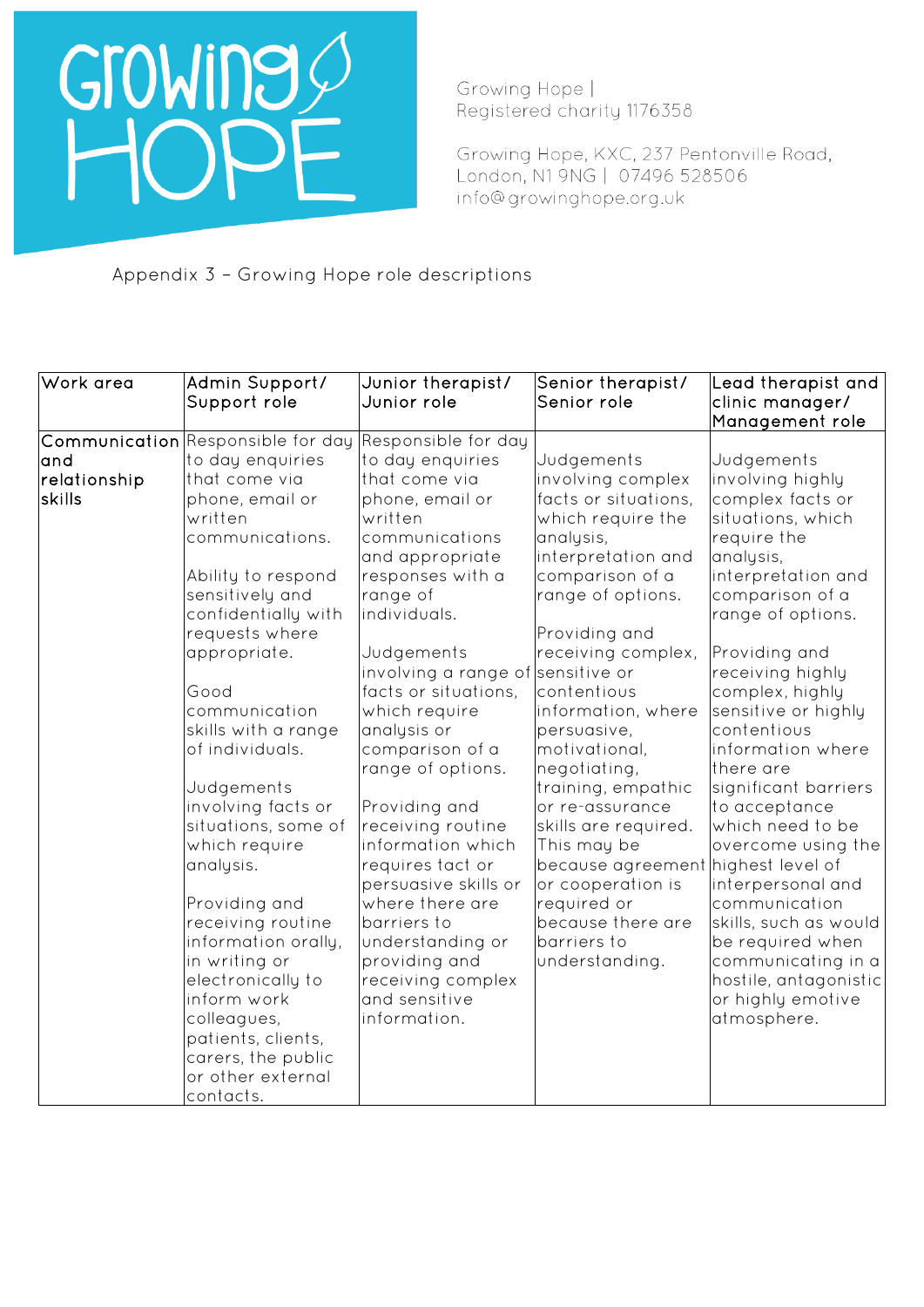## Growing O

Growing Hope | Registered charity 1176358

Growing Hope, KXC, 237 Pentonville Road, London, N1 9NG | 07496 528506 info@growinghope.org.uk

| Work area                                 | Admin Support/<br>Support role                                                                                                                                                                                                                                                                                                              | Junior therapist/<br>Junior role                                                                                                                                                                                                                                                                                                                                                              | Senior therapist/<br>Senior role                                                                                                                                                                                                                                                                                                              | Lead therapist and<br>clinic manager/                                                                                                                                                                                                                                                                                                                                                                  |
|-------------------------------------------|---------------------------------------------------------------------------------------------------------------------------------------------------------------------------------------------------------------------------------------------------------------------------------------------------------------------------------------------|-----------------------------------------------------------------------------------------------------------------------------------------------------------------------------------------------------------------------------------------------------------------------------------------------------------------------------------------------------------------------------------------------|-----------------------------------------------------------------------------------------------------------------------------------------------------------------------------------------------------------------------------------------------------------------------------------------------------------------------------------------------|--------------------------------------------------------------------------------------------------------------------------------------------------------------------------------------------------------------------------------------------------------------------------------------------------------------------------------------------------------------------------------------------------------|
|                                           |                                                                                                                                                                                                                                                                                                                                             |                                                                                                                                                                                                                                                                                                                                                                                               |                                                                                                                                                                                                                                                                                                                                               | Management role                                                                                                                                                                                                                                                                                                                                                                                        |
| Knowledge,<br>training and <br>experience | Provides general<br>non-clinical advice,<br>information,<br>guidance or<br>ancillary services<br>directly to patients,<br>clients, relatives or<br>carers.<br>Understanding of a<br>range of routine<br>work procedures<br>possibly outside<br>immediate work<br>area, which would<br>require job training<br>and a period of<br>induction. | Provides basic<br>clinical advice.<br>Implements clinical<br>care/care packages in own<br>or provides clinical<br>technical services<br>to patients/clients.<br>Understanding of a<br>range of work<br>procedures and<br>practices, which<br>require expertise<br>within a specialism<br>or discipline,<br>underpinned by<br>theoretical<br>knowledge or<br>relevant practical<br>experience. | Regularly<br>responsible for<br>providing training<br>discipline/practical<br>training or<br>undertaking basic<br>workplace<br>assessments.<br>Develops<br>programmes of<br>or provides<br>specialist clinical<br>technical services<br>or provides<br>specialised advice<br>in relation to the<br>care of<br>patients/clients.<br>Specialist | Regularly<br>responsible for<br>providing training<br>in own<br>discipline/practical<br>training or<br>undertaking basic<br>workplace<br>assessments.<br>Develops<br>programmes of<br>care/care packages care/care packages<br>or provides<br>specialist clinical<br>technical services<br>or provides<br>specialised advice<br>in relation to the<br>care of<br>patients/clients.<br>Highly developed |
| Planning and<br>Organisational<br>İskills | Planning and<br>organisation of<br>straightforward<br>tasks, activities or<br>programmes, some<br>of which may be<br>ongoing.                                                                                                                                                                                                               | Planning and<br>organisation of a<br>number of complex<br>activities or<br>programmes, which or programmes,<br>require the<br>formulation and<br>adjustment of<br>plans.                                                                                                                                                                                                                      | knowledge across<br>the range of work<br>procedures and<br>practices,<br>underpinned by<br>theoretical<br>knowledge or<br>relevant practical<br>experience.<br>Planning and<br>organisation of a<br>broad range of<br>complex activities<br>some of which are<br>ongoing, which<br>require the<br>formulation and                             | specialist<br>knowledge across<br>the range of work<br>procedures and<br>practices,<br>underpinned by<br>theoretical<br>knowledge and<br>relevant practical<br>experience.<br>Formulating long-<br>term, strategic<br>plans, which involve<br>uncertainty and<br>which may impact<br>across the whole<br>organisation.                                                                                 |
|                                           |                                                                                                                                                                                                                                                                                                                                             |                                                                                                                                                                                                                                                                                                                                                                                               | adjustment of plans<br>or strategies.                                                                                                                                                                                                                                                                                                         |                                                                                                                                                                                                                                                                                                                                                                                                        |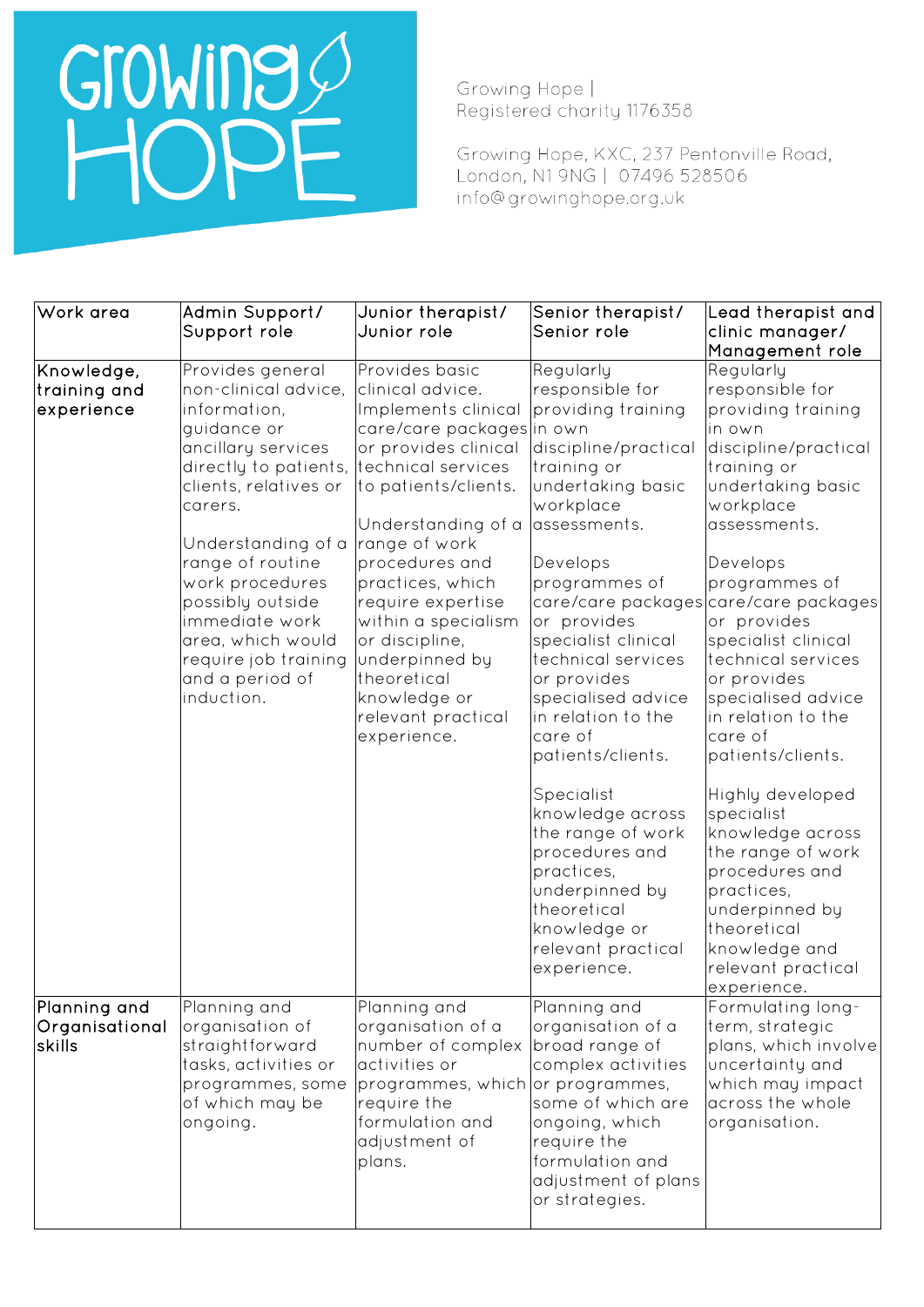Growing Hope | Registered charity 1176358

Growing Hope, KXC, 237 Pentonville Road, London, N1 9NG | 07496 528506 info@growinghope.org.uk

| Work area                | Admin Support/<br>Support role                                                                                                                                                                                                                                                                                                                 | Junior therapist/<br>Junior role                                                                                                                                                                                                        | Senior therapist/<br>Senior role                                                                                                                                                                                                                                                                                                                                                                                                            | Lead therapist and<br>clinic manager/<br>Management role                                                                                                                                                                                                                                                                                                                                                                                                                                                                       |
|--------------------------|------------------------------------------------------------------------------------------------------------------------------------------------------------------------------------------------------------------------------------------------------------------------------------------------------------------------------------------------|-----------------------------------------------------------------------------------------------------------------------------------------------------------------------------------------------------------------------------------------|---------------------------------------------------------------------------------------------------------------------------------------------------------------------------------------------------------------------------------------------------------------------------------------------------------------------------------------------------------------------------------------------------------------------------------------------|--------------------------------------------------------------------------------------------------------------------------------------------------------------------------------------------------------------------------------------------------------------------------------------------------------------------------------------------------------------------------------------------------------------------------------------------------------------------------------------------------------------------------------|
| Responsibility<br>lareas | Responsible for<br>data entry, text<br>processing or<br>storage of data<br>compiled by others,<br>utilising paper or<br>computer based<br>data entry systems<br>and maintaining<br>these.<br>Taking and<br>transcribing<br>meeting minutes.<br>May involve<br>assisting with<br>financial data or<br>handling and<br>processing petty<br>cash. | Responsible for<br>ensuring high<br>quality day to day<br>clinical practice in<br>accordance with<br>clinical expertise.<br>Responsible for<br>accurately keeping<br>accurate records<br>and ensuring<br>confidentiality for<br>client. | Responsible for<br>day-to-day<br>supervision or<br>coordination of a<br>small number of<br>junior staff within<br>the service.<br>Responsible as line<br>manager for a<br>single function or<br>department.<br>Responsible for<br>ensuring high<br>standards of<br>clinical delivery to<br>clients they are<br>working with.<br>Responsible for<br>accurately keeping<br>accurate records<br>and ensuring<br>confidentiality for<br>client. | Responsible for the<br>allocation or<br>placement and<br>subsequent<br>supervision of<br>qualified staff or<br>students.<br>Responsible as<br>manager for<br>multiple functions<br>within the service.<br>Responsible for the<br>management and<br>development of<br>systems across the<br>clinic/organisation.<br>Responsible for the<br>delivery of core HR<br>advice on a range<br>of subjects.<br>Monitors or<br>contributes to the<br>drawing up of<br>department/service<br>budgets and<br>service<br>development plans. |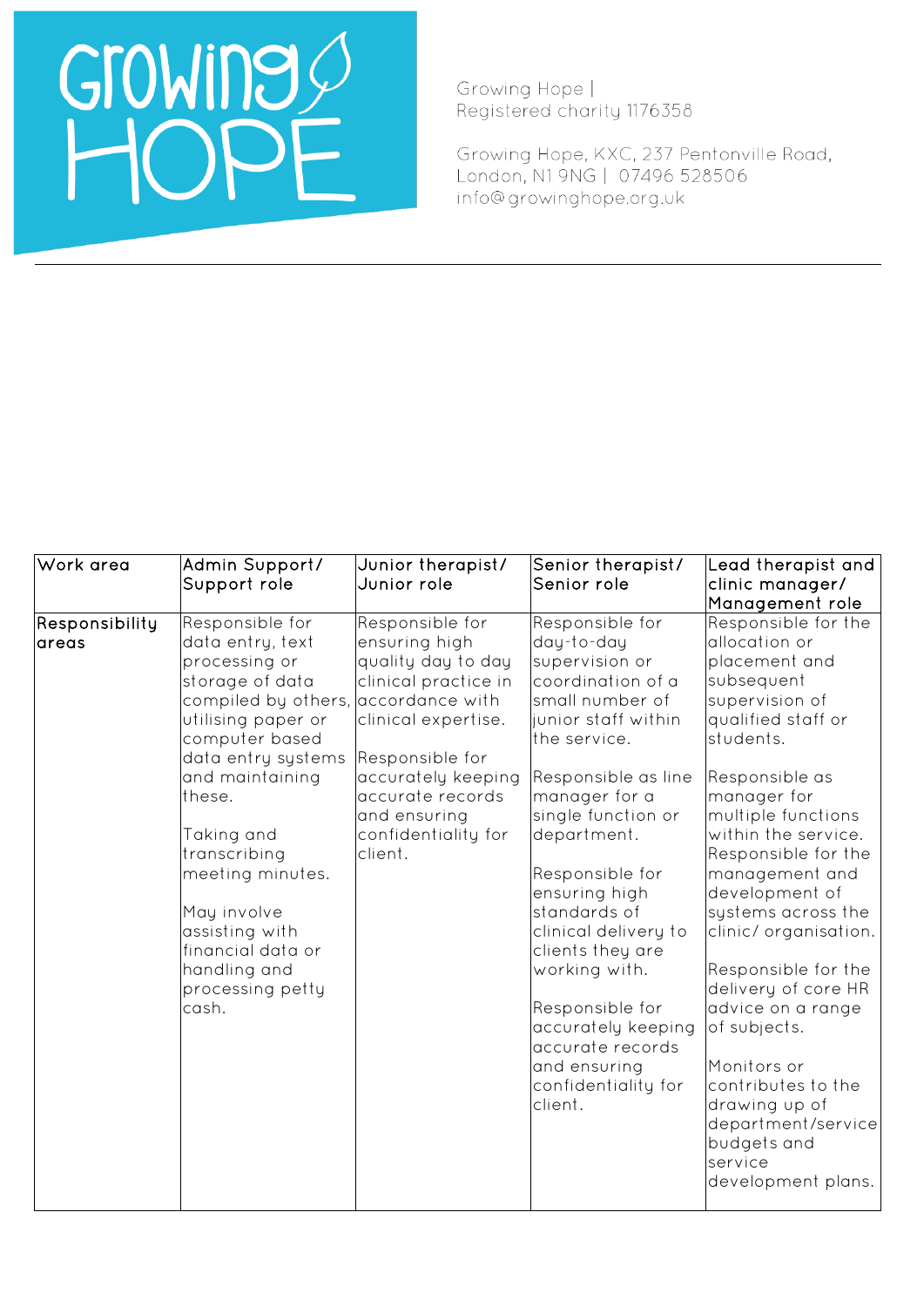# Growing O

Growing Hope | Registered charity 1176358

Growing Hope, KXC, 237 Pentonville Road, London, N1 9NG | 07496 528506 info@growinghope.org.uk

|                 |                                                                                                                                                                                                                                                                                     |                                                                                                                                                                                                                                                                                       |                                                                                                                                                                                                | Responsible for<br>accurately keeping<br>accurate records<br>and ensuring<br>confidentiality for<br>client.                                                                                    |
|-----------------|-------------------------------------------------------------------------------------------------------------------------------------------------------------------------------------------------------------------------------------------------------------------------------------|---------------------------------------------------------------------------------------------------------------------------------------------------------------------------------------------------------------------------------------------------------------------------------------|------------------------------------------------------------------------------------------------------------------------------------------------------------------------------------------------|------------------------------------------------------------------------------------------------------------------------------------------------------------------------------------------------|
| Physical skills | The post requires<br>physical skills which developed physical<br>are normally<br>obtained through<br>practice over a<br>period of time or<br>during practical<br>training e.g.<br>standard driving or<br>keyboard skills, use<br>of some tools and<br>types of equipment. skills or | The post requires<br>skills to fulfil duties<br>where there is a<br>specific<br>requirement for<br>speed or accuracy.<br>This level of skill<br>may be required<br>for keyboard use;<br>advanced sensory<br>manipulation of<br>objects or people<br>with narrow<br>margins for error. | The post requires<br>highly developed<br>physical skills<br>where a high<br>degree of precision<br>or speed and high<br>levels of hand, eye<br>and sensory co-<br>ordination are<br>essential. | The post requires<br>highly developed<br>physical skills<br>where a high<br>degree of precision<br>or speed and high<br>levels of hand, eye<br>and sensory co-<br>ordination are<br>essential. |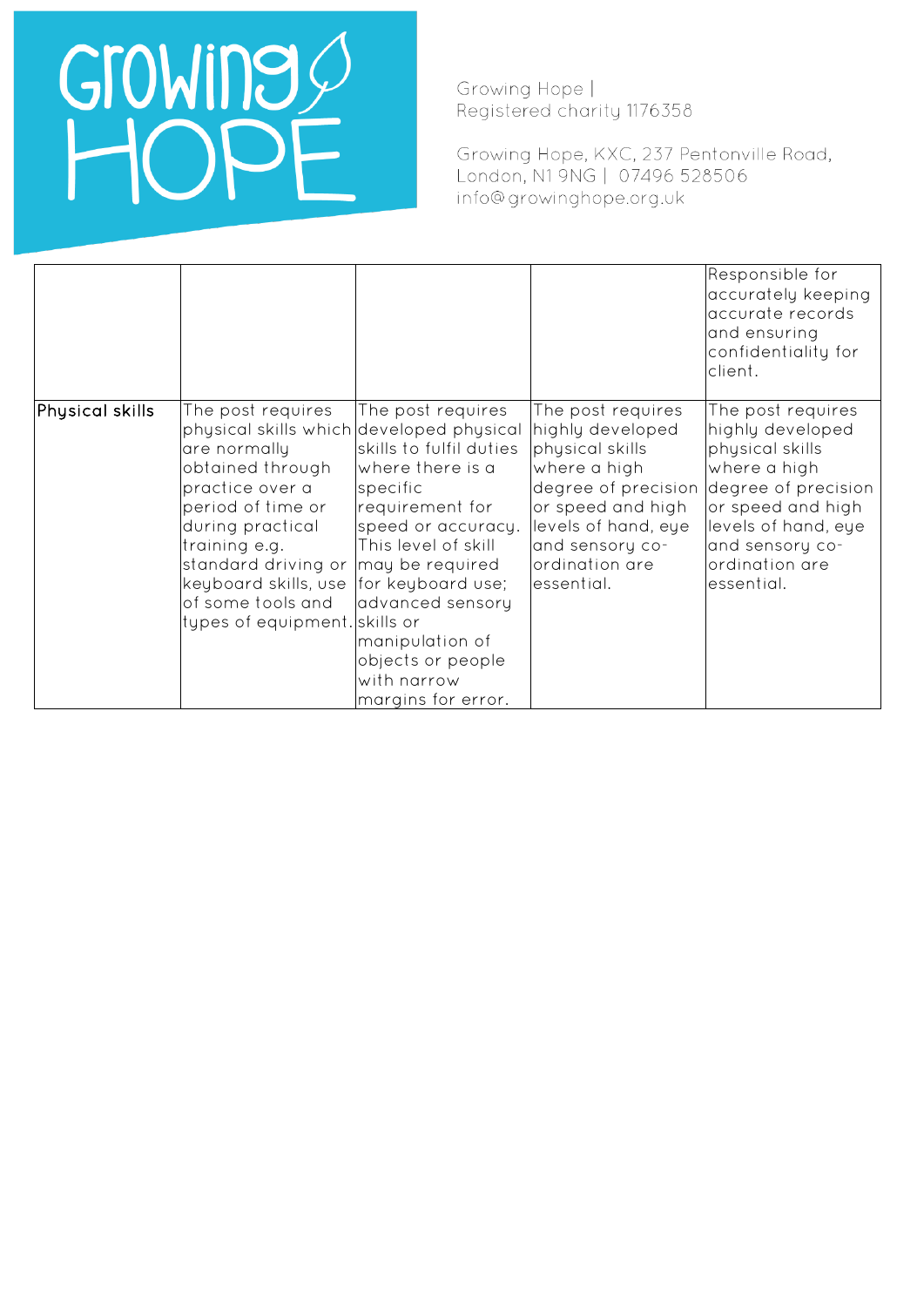

Growing Hope, KXC, 237 Pentonville Road, London, N1 9NG | 07496 528506 info@growinghope.org.uk

Appendix 4 – Pay increments (see payscale, pay and leave policy for further details).

| Pay scale     | Admin   | Junior    | Senior    | Lead      |
|---------------|---------|-----------|-----------|-----------|
| per year      | Support | therapist | therapist | therapist |
| according     |         |           |           | and       |
| to years of   |         |           |           | Clinic    |
| experience    |         |           |           | manager   |
| <1 year       | £24,000 | £26,500   | £30,000   | £37,000   |
| 1-2 years     | £24,500 | £27,000   | £31,000   | £38,000   |
| $2-3$ years   | £25,000 | £27,500   | £32,000   | £39,000   |
| 3-4 years     | £25,500 | £28,000   | £33,000   | £40,000   |
| 4-5 years     | £26,000 | £28,500   | £34,000   | £41,000   |
| 5-6 years     | £26,500 | £29,000   | £35,000   | £42,000   |
| $6$ years $+$ | £27,000 | £29,500   | £36,000   | £43,000   |

Please note for those working within London pay is subject to London weighting as follows:

|             | Additional salary |           |          |  |
|-------------|-------------------|-----------|----------|--|
|             | Inner             | $20\%$ of | £4,200   |  |
|             | London            | basic     | minimum, |  |
|             |                   | salary    | £6,499   |  |
| Pay scale   |                   |           | maximum  |  |
| according   | Outer             | $15\%$ of | £3,553   |  |
| to level of | London            | basic     | minimum, |  |
| experience  |                   | salary    | £4,528   |  |
|             |                   |           | maximum  |  |
|             | Fringe            | 5% of     | £971     |  |
|             |                   | basic     | minimum, |  |
|             |                   | salary    | £1682    |  |
|             |                   |           | maximum  |  |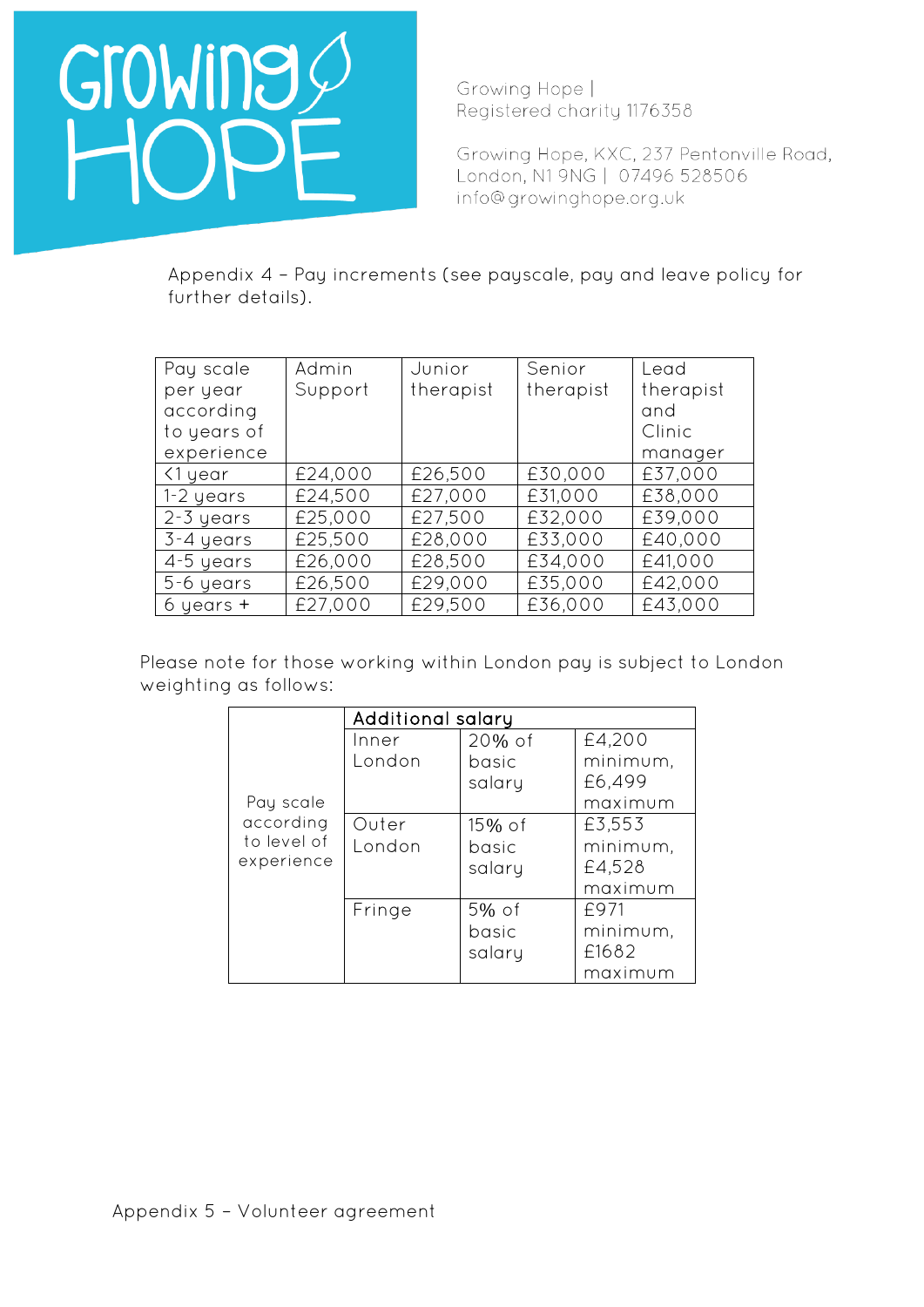

Growing Hope, KXC, 237 Pentonville Road, London, N1 9NG | 07496 528506 info@growinghope.org.uk

## Volunteer agreement and role

Growing Hope strives to ensure that volunteers are offered a positive experience during their time with the charity and that the expectations for both parties are met.

In order to achieve this, the agreement, which is in no way legally binding, aims to identify the expectations of both parties in order to ensure an effective relationship during the period of the voluntary role.

## Part 1 – The Charity

As part of this agreement Growing Hope will:

- Recruit and manage volunteers in line with equality of opportunity, ensuring that all sections of the community are targeted and find the charity accessible.
- Offer induction and training that meets the needs of the voluntary role.
- Cover expenses as per our expense policy.
- Provide ongoing supervision and support sufficient to the requirements of the role.
- Provide adequate insurance cover for the needs of the volunteering role.
- Provide a safe volunteering environment.
- Apply our complaints procedure to deal with any problems that arise.
- Provide written references after volunteers have completed their induction training and have carried out the role for 6 months.
- Try to resolve problems, grievances or difficulties that may arise during the period of volunteering.
- Ensure that volunteers are aware of the work of the charity and have access to information such as the Growing Hope newsletter.

## Part 2 – The Volunteer

As part of this agreement the volunteer will:

- Carry out the role in line with the service's policies and procedures.
- Attending initial meetings and catch ups as required to carry out the role.
- To follow all Health & Safety procedures outlined in the organisation's policies (www.growinghope.org.uk/policy)
- Complete and return all required paperwork as advised by Growing Hope using designated systems where these are in place.
- Respect the client group, Growing Hope staff and other volunteers.
- Maintain professional boundaries and dress appropriately for the role.

## Agreement

To comply with all relevant legislation including, but not limited to, Data Protection Act 2018.

This agreement is binding in honour only and neither party intends any employment relationship to be created as a result of this agreement.

## Details specific to role